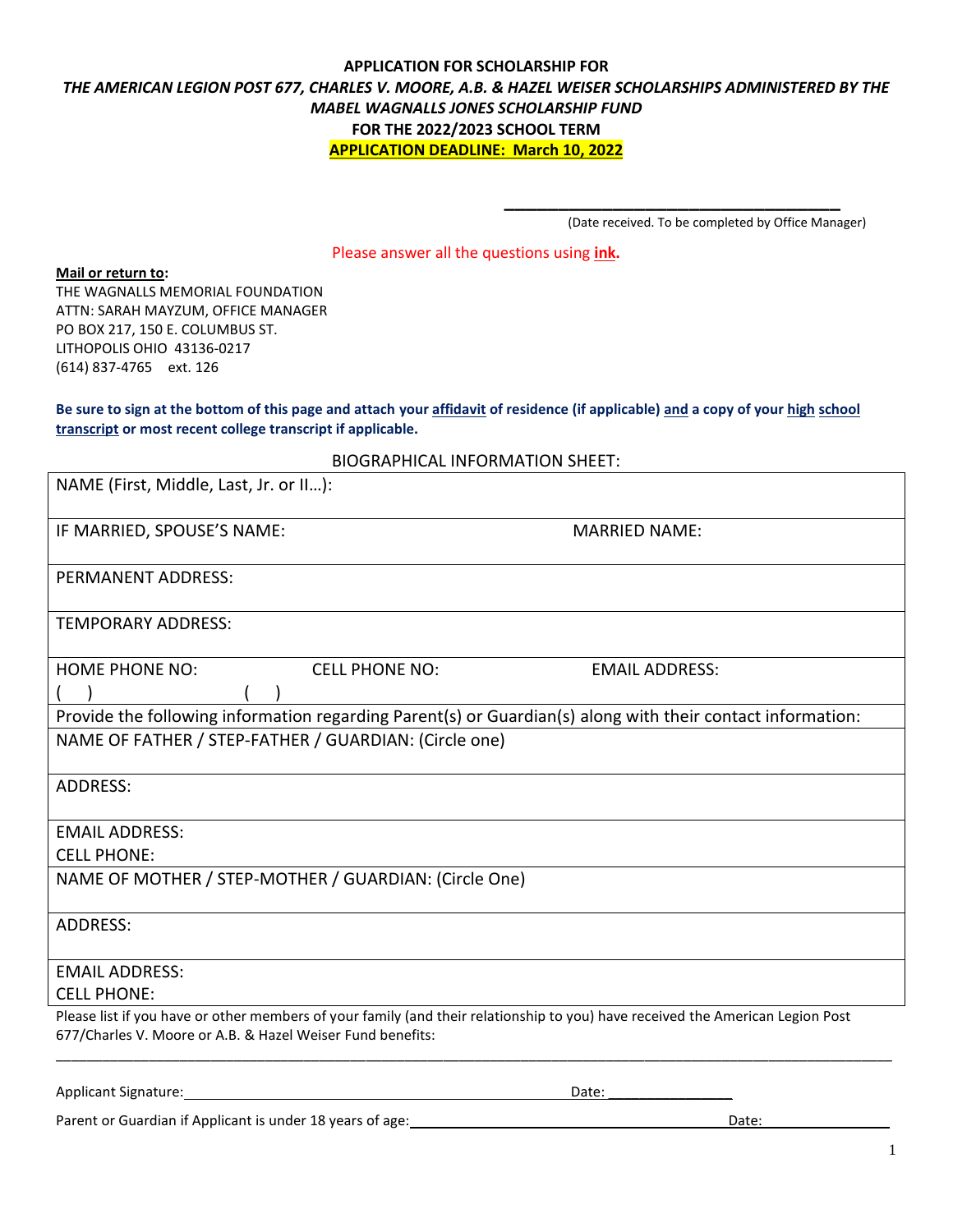#### **APPLICATION FOR SCHOLARSHIP FOR** *THE AMERICAN LEGION POST 677, CHARLES V. MOORE, A.B. & HAZEL WEISER SCHOLARSHIPS ADMINISTERED BY THE MABEL WAGNALLS JONES SCHOLARSHIP FUND* **FOR THE 2022/2023 SCHOOL TERM APPLICATION DEADLINE: March 10, 2022**

**\_\_\_\_\_\_\_\_\_\_\_\_\_\_\_\_\_\_\_\_\_\_\_\_\_\_\_\_\_\_\_\_\_\_\_\_** (Date received. To be completed by Office Manager)

| I wish to be considered for the: |                                  |                             |                              |  |  |  |
|----------------------------------|----------------------------------|-----------------------------|------------------------------|--|--|--|
| <b>AMERICAN LEGION POST</b>      | <b>CHARLES V. MOORE</b>          | [ ] A.B. & HAZEL WEISER     |                              |  |  |  |
| <b>677 SCHOLARSHIP</b>           | <b>SCHOLARSHIP</b>               | <b>SCHOLARSHIP*</b>         |                              |  |  |  |
|                                  |                                  |                             |                              |  |  |  |
| <b>BIRTH DATE:</b>               | AGE:                             | <b>PLACE OF BIRTH:</b>      |                              |  |  |  |
| <b>CURRENT HIGH SCHOOL</b>       | COLLEGE/UNIV YOU WILL BE         | COLLEGE/UNIVERSITY YOU      |                              |  |  |  |
| ATTENDING:                       | ATTENDING:                       | <b>CURRENTLY ATTEND (IF</b> |                              |  |  |  |
|                                  |                                  | APPLICABLE):                |                              |  |  |  |
| <b>GRADUATION DATE:</b>          |                                  |                             |                              |  |  |  |
|                                  |                                  |                             |                              |  |  |  |
|                                  | <b>TERM STARTING CLASS:</b>      | <b>ANTICIPATED DEGREE:</b>  | DATE YOU BECAME A BLOOM      |  |  |  |
|                                  |                                  |                             | <b>TOWNSHIP RESIDENT:</b>    |  |  |  |
|                                  | <b>EXPECTED GRADUATION DATE:</b> | <b>MAJORING IN:</b>         |                              |  |  |  |
|                                  |                                  |                             | *Residency does not apply to |  |  |  |
|                                  |                                  |                             | the A.B. & Hazel Weiser      |  |  |  |
|                                  |                                  |                             | Scholarship                  |  |  |  |
|                                  |                                  |                             | (ATTACH NOTARIZED            |  |  |  |
|                                  |                                  |                             | AFFIDAVIT TO BIOGRAPHICAL    |  |  |  |
|                                  |                                  |                             | <b>INFORMATION SHEET)</b>    |  |  |  |

# **The essay on the next page of this form must be completed legibly, preferably typed.**

**REMARKS:** Please mention here any information or factors not already covered on this application that you believe should be considered. Do **not** include any identifying biographical information such as your name and address or your parent's name and address, etc. If you require an immediate response to information you are including here, you should state your concern in a separate letter. If you do so, please include your name and address on that correspondence.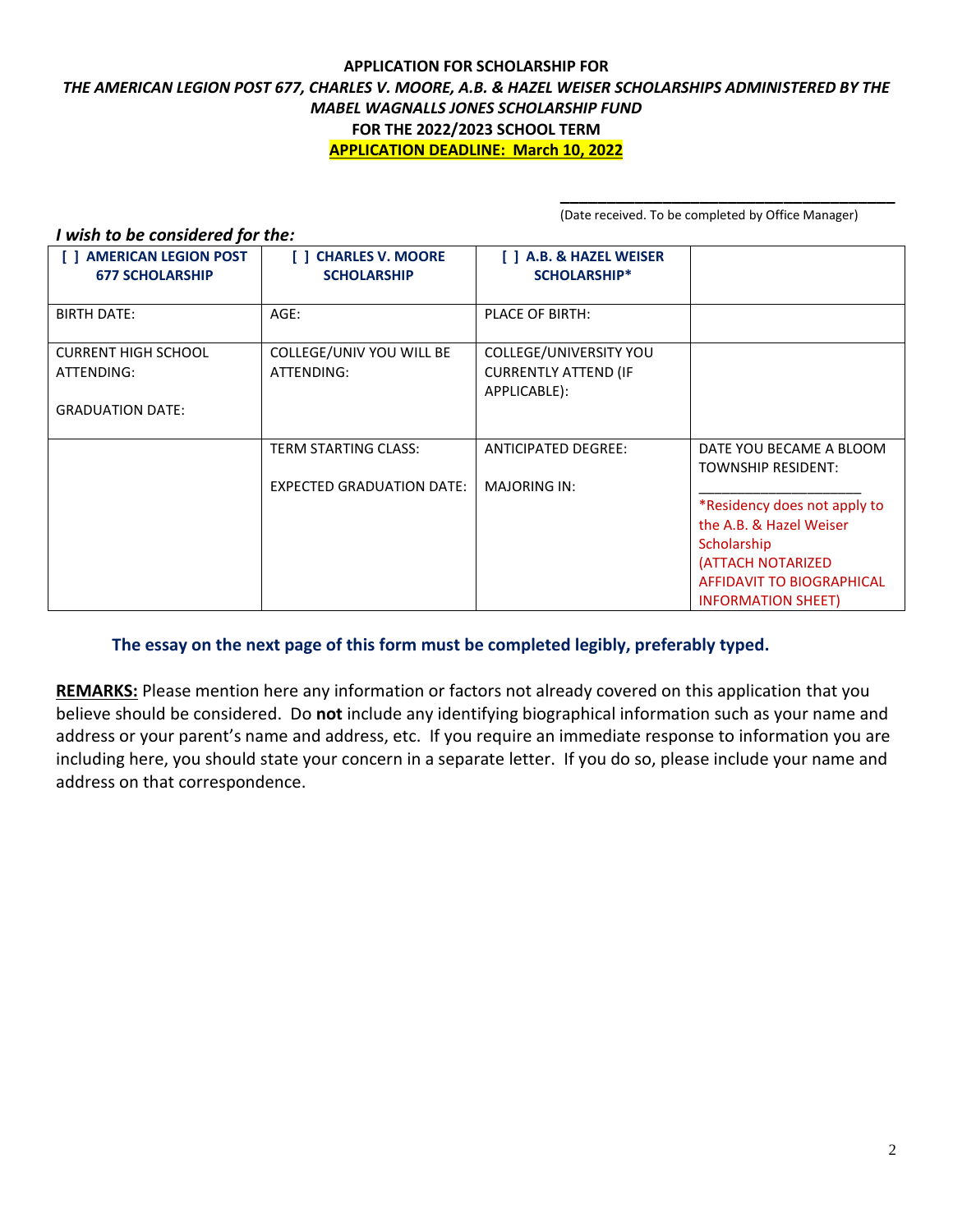# **ESSAY Guidelines:**

If you are applying for the American Legion, Charles Moore or A.B. & Hazel Weiser Scholarship: on an attached sheet(s), provide some autobiographical information in narrative form that tells something about the kind of person you are. Do **not** include any identifying biographical information such as your name and address or your parent's name and address, etc. This is to be an original statement, unedited by counselors, teachers or parents.

In addition, please answer the following:

- (1) What was your biggest accomplishment in high school?
- (2) How did you become interested in your major?
- (3) What influenced your choice of this major?
- (4) How do you define success?

Your essay must be legible and preferably typed.

# Do Not Write In This Area